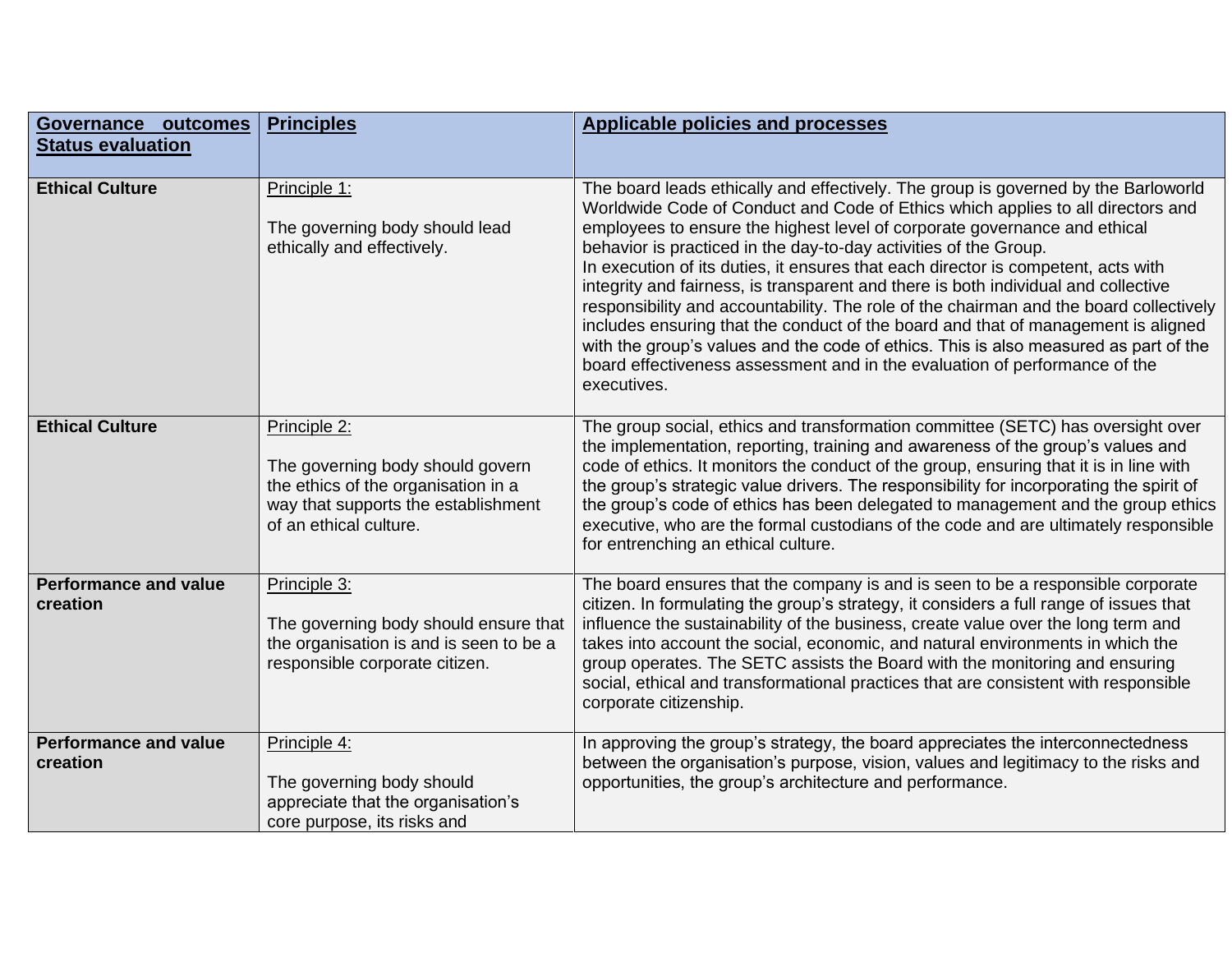|                                          | opportunities, strategy, business<br>model, performance and sustainable<br>development are all inseparable<br>elements of the value creation<br>process.                                                                                        | The group's strategy is consistent with integrated thinking, it links strategic value<br>drivers to ensure overall good performance resulting in shared social, economic<br>and environmental value.<br>At the board's annual strategy session, the board deliberates on the group's<br>strategy, assesses the risks and opportunities, considers progress on<br>implementation of the strategy and ensures that overall conduct is in line with<br>group's values to ensure long term success and sustainability. The Audit and Risk<br>Committees assist with the governance of risk by continuously monitoring risks and<br>ensuring appropriate controls are in place.                                                                                                                                                                                                                                                                                                                                                                                                                                                                                                                                                                                                                                                                                                                                                                                                                                                                                                                                                |
|------------------------------------------|-------------------------------------------------------------------------------------------------------------------------------------------------------------------------------------------------------------------------------------------------|---------------------------------------------------------------------------------------------------------------------------------------------------------------------------------------------------------------------------------------------------------------------------------------------------------------------------------------------------------------------------------------------------------------------------------------------------------------------------------------------------------------------------------------------------------------------------------------------------------------------------------------------------------------------------------------------------------------------------------------------------------------------------------------------------------------------------------------------------------------------------------------------------------------------------------------------------------------------------------------------------------------------------------------------------------------------------------------------------------------------------------------------------------------------------------------------------------------------------------------------------------------------------------------------------------------------------------------------------------------------------------------------------------------------------------------------------------------------------------------------------------------------------------------------------------------------------------------------------------------------------|
| <b>Performance and value</b><br>creation | Principle 5:<br>The governing body should<br>ensure that reports issued by the<br>organisation enable stakeholders to<br>make informed assessments of<br>the organisation's performance, and<br>its short-, medium- and long-term<br>prospects. | The board ensures that the reporting framework complies with the Companies Act<br>2008, as amended and the JSE listing requirements.<br>The group produces a full suite of reporting publications to cater for diverse needs<br>of key stakeholders. All external reports are considered and approved by the board<br>prior to publication and include:<br>Annual integrated report – Provides a holistic assessment of the group's<br>ability to create value. It considers the issues that are material to our<br>commercial viability and social relevance, which are required to achieve our<br>strategy in the medium to long term. These include the macroeconomic and<br>socio-political conditions in which the group operates.<br>Governance and remuneration report – provides a detailed review of the<br>group's governance and remuneration practices, including the group's<br>remuneration policy.<br>Annual financial statements - set out the group's full audited annual<br>financial statements, including the report of the group audit and risk<br>committee.<br>Risk report – provides a detailed view of the management of risks relating<br>to the group's operations.<br>Social, ethics and transformation report - provides an account of the<br>group's social, economic and environmental impacts and how these<br>contribute to the group's sustainability and its ability to achieve its purpose.<br>The board acknowledges its responsibility over the integrity of external reports<br>issued, and takes into account the statutory, regulatory and best practice when<br>preparing them. |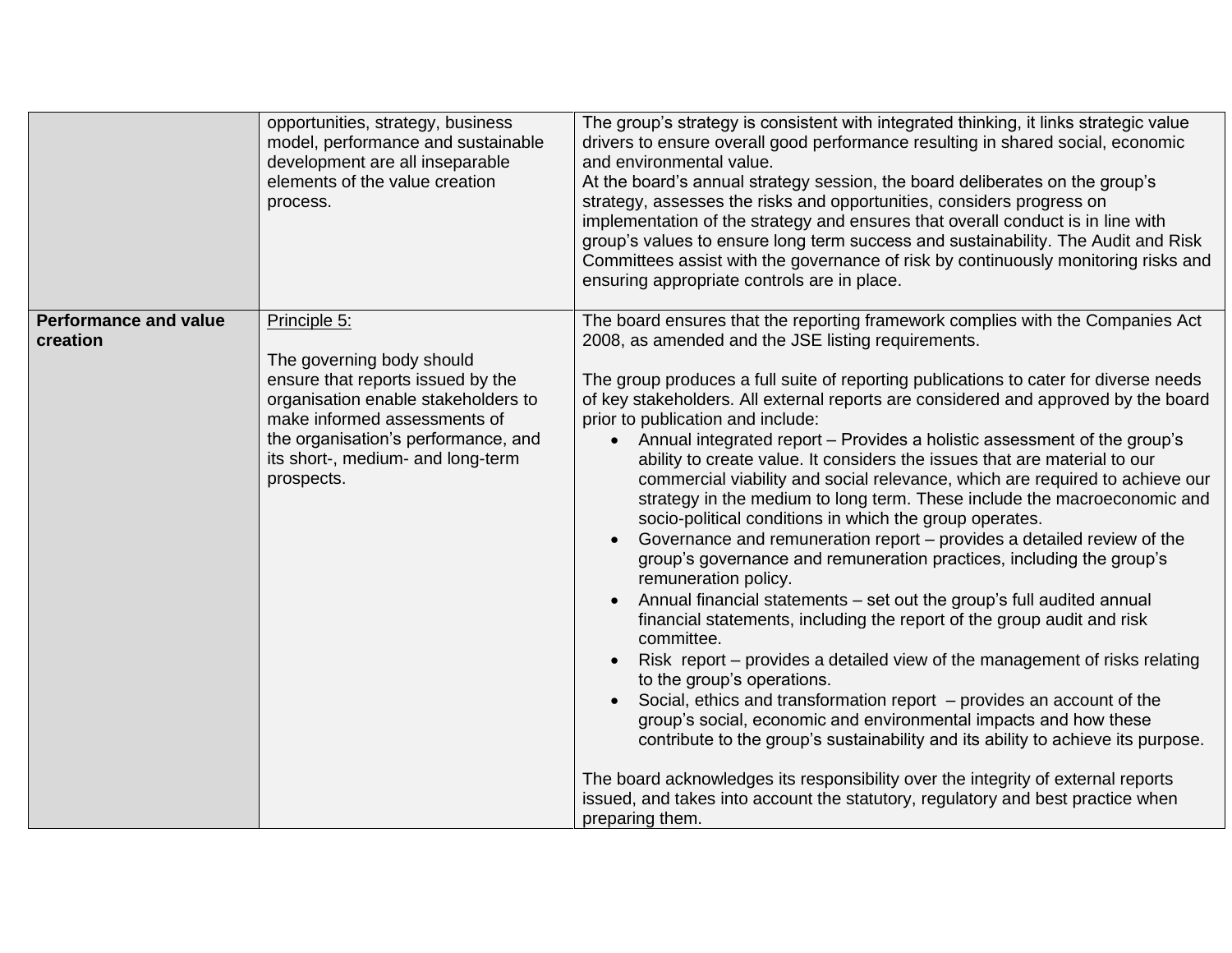| <b>Adequate and effective</b><br>control | Principle 6:<br>The governing body should serve<br>as the focal point and custodian<br>of corporate governance in the<br>organisation.                                                                                                             | The board has overall responsibility for corporate governance across the group. It<br>operates within a clearly defined governance framework. It retains effective control<br>through this framework and provides for delegation of authority with clearly defined<br>mandates and authorities. The board has delegated the role of oversight over<br>implementation of corporate governance across the group to the Nomination<br>Committee.                                                                                                                                                                                                                                                                                                                                                                                                                                                                                                                                                                                                                                                                                                                                                                                                                                                                   |
|------------------------------------------|----------------------------------------------------------------------------------------------------------------------------------------------------------------------------------------------------------------------------------------------------|-----------------------------------------------------------------------------------------------------------------------------------------------------------------------------------------------------------------------------------------------------------------------------------------------------------------------------------------------------------------------------------------------------------------------------------------------------------------------------------------------------------------------------------------------------------------------------------------------------------------------------------------------------------------------------------------------------------------------------------------------------------------------------------------------------------------------------------------------------------------------------------------------------------------------------------------------------------------------------------------------------------------------------------------------------------------------------------------------------------------------------------------------------------------------------------------------------------------------------------------------------------------------------------------------------------------|
| <b>Adequate and effective</b><br>control | Principle 7:<br>The governing body should<br>comprise the appropriate balance<br>of knowledge, skills, experience,<br>diversity and independence for it<br>to discharge its governance role<br>and responsibilities objectively and<br>effectively | The board has 10 Directors, comprising eight independent non-executive directors<br>and two executive directors.<br>The board is considered of appropriate size to enable it to meet and fulfil its<br>governance role and responsibilities objectively and effectively. Non-executive<br>directors bring diverse perspectives to board deliberations, and constructively<br>challenge management. The collective background of the board members provide<br>for a balanced mix of attributes and skills that enable the board to fulfil its duties<br>and responsibilities. The board's breadth of experience includes:<br>Accounting / auditing<br>Asset management<br><b>Business development</b><br>$\bullet$<br><b>Corporate Affairs</b><br>$\bullet$<br>Digital and IT<br>$\bullet$<br>Finance, mergers and acquisitions<br>Culture/conduct<br>$\bullet$<br>People development/diversity and inclusion<br>Remuneration<br>Governance/risk and compliance<br>$\bullet$<br>Investment banking<br>Strategy<br>Social development<br>Board experience<br>Annually on recommendation from Nomination Committee, the board deliberates<br>and approves the categorisation of directors as independent using the criteria set<br>out in the King Code. Emphasis is placed on ensuring that the board composition |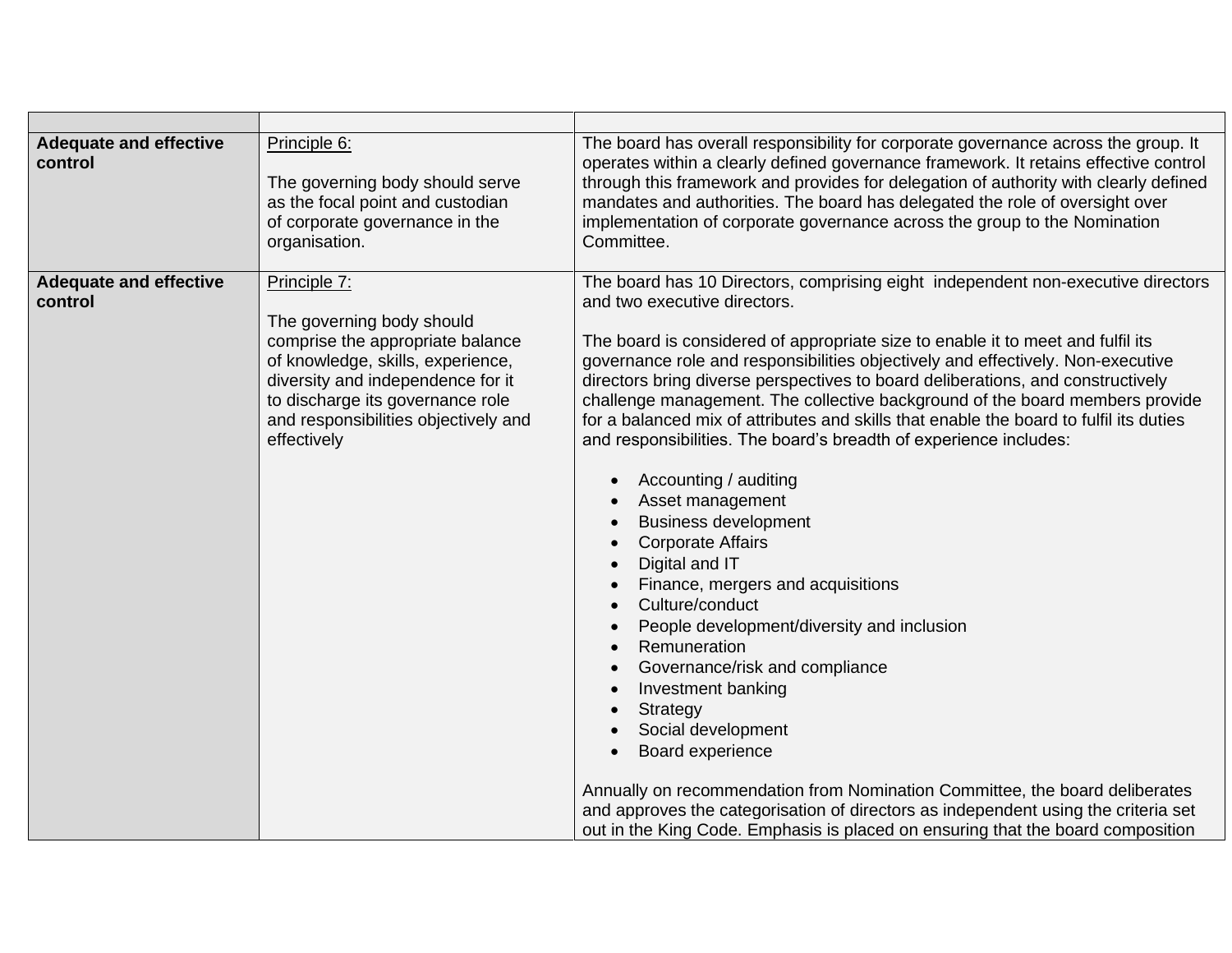|                                          |                                                                                                                                                                                                                                                    | reflects diversity in the broadest sense. The board is committed to ensuring<br>diversity, including that of backgrounds, experience, skills, geography, race, age,<br>and gender.                                                                                                                                                                                                                                                                                                                                                                                                                                                                                                                                                                                                                                                                                                                                                                                                                                                                                                                                                                                                   |
|------------------------------------------|----------------------------------------------------------------------------------------------------------------------------------------------------------------------------------------------------------------------------------------------------|--------------------------------------------------------------------------------------------------------------------------------------------------------------------------------------------------------------------------------------------------------------------------------------------------------------------------------------------------------------------------------------------------------------------------------------------------------------------------------------------------------------------------------------------------------------------------------------------------------------------------------------------------------------------------------------------------------------------------------------------------------------------------------------------------------------------------------------------------------------------------------------------------------------------------------------------------------------------------------------------------------------------------------------------------------------------------------------------------------------------------------------------------------------------------------------|
| <b>Adequate and effective</b><br>control | Principle 8:<br>The governing body should ensure<br>that its arrangements for delegation<br>within its own structures promote<br>independent judgement, and assist<br>with balance of power and the<br>effective discharge of its duties.          | The board has delegated certain functions to its committees in line with the<br>corporate governance framework and relevant legislation. The board committees<br>include:<br>Audit & Risk (ARC);<br>$\bullet$<br>Nomination (Nomco):<br>$\bullet$<br>Remuneration (RemCo);<br>$\bullet$<br>Social, ethics and transformation (SETC) and<br>Strategy and investment (SIC)<br>Each committee has a board approved mandate. In determining the composition of<br>committees, the board considers the skills and experience of its members,<br>applicable regulations, and the committee mandate. Except for SIC and SETC<br>which has executive director as a member, committees only comprise independent<br>non-executive directors. Committee chairmen are accountable for the effective<br>functioning of the committees. They provide verbal updates to the board on<br>committee activities at each board meeting and submit chairmen reports<br>highlighting matters for board attention. The minutes of meetings are also included<br>in the Board Pack for noting.<br>The review of the board's compliance with the provisions of the respective<br>mandates is done annually. |
| <b>Adequate and effective</b><br>control | Principle 9:<br>The governing body should<br>ensure that the evaluation of<br>its own performance and that<br>of its committees, its chair and<br>its individual members, support<br>continued improvement in its<br>performance and effectiveness | The performance of the board as a whole, the board committees and individual<br>members is evaluated every two years either internally or by an external service<br>provider. Action plans are drawn from evaluation findings which are agreed by the<br>board and tracked by the company secretary.<br>The 2021 evaluation was externally facilitated. Overall, the review concluded that<br>governance is sound in the company.<br>Some positives included:<br>(a) A positive reflection on the performance of the Chairman, the CEO and the<br>Company Secretary were highlighted.                                                                                                                                                                                                                                                                                                                                                                                                                                                                                                                                                                                                |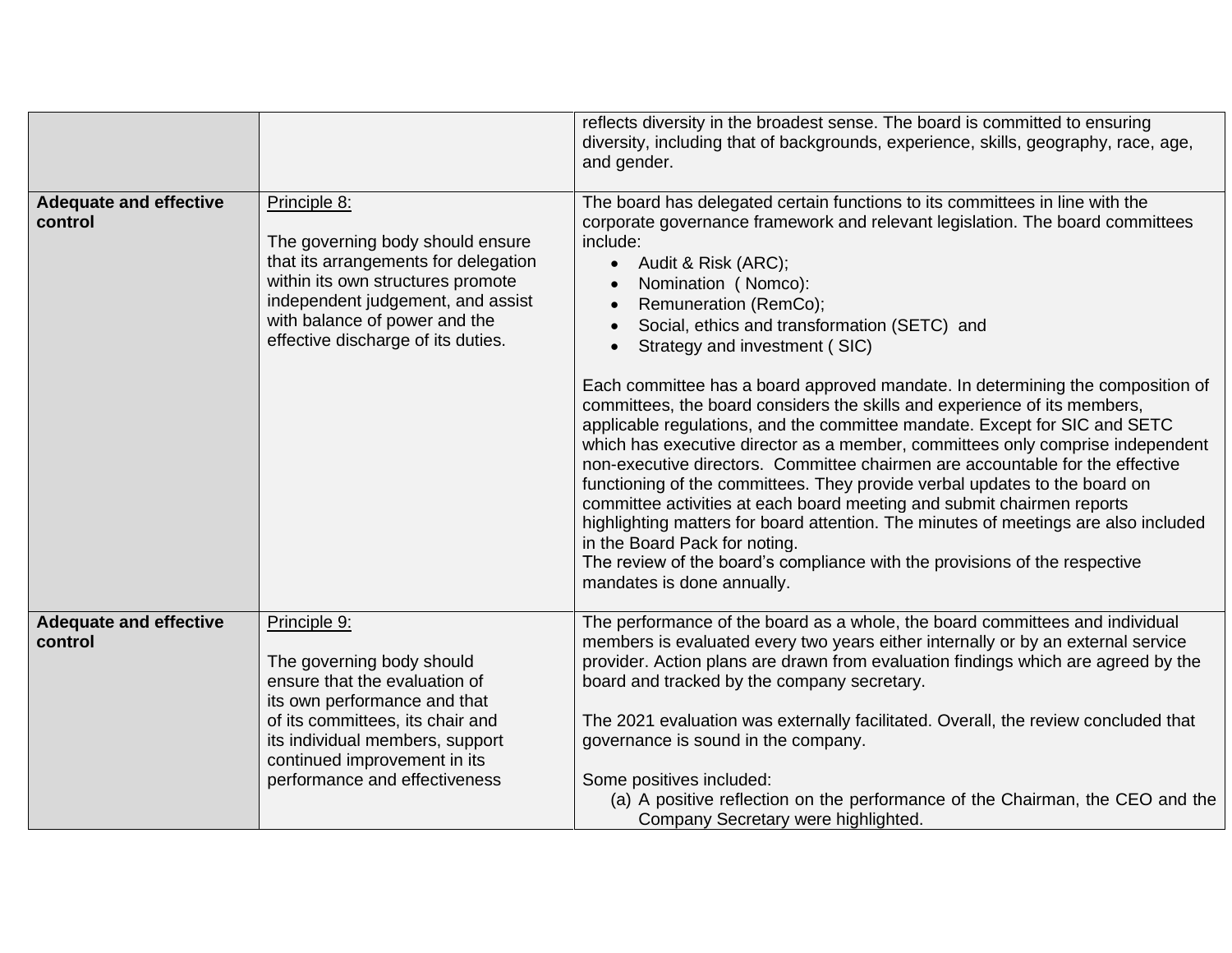|                                          |                                                                                                                                                                                                                 | (b) There is enough transparency and deep dives in the operations.<br>(c) Governance is sound, no governance lapses have been reported.<br>(d) ESG is taken seriously, however, it is a journey. There is a need to focus on<br>the Company's climate change philosophy.<br>(e) Directors are satisfied with the annual strategy review and believe that they<br>have a comprehensive understanding of the group's strategy and business<br>plan. The Board and executive management are aligned on the group<br>strategy<br>The Board navigated the Covid-19 pandemic disruption on the business well.<br>(f)<br>Some areas that require improvement were highlighted as:<br>(g) The Group strategy planning process may be enhanced by conducting<br>scenario planning and stress testing.<br>(h) There is a view that the Company is not translating the strategy into a bold<br>plan.<br>(i) The Company should have a dedicated senior manager for regulatory<br>compliance because it is currently exposed to regulatory risk and this is not<br>specifically managed and monitored by the business.<br>There is a view that some board members are over-boarded and may not be<br>paying sufficient attention to the work of the Company.<br>(k) There should be a focus on digital transformation.<br>With the consolidated Audit and Risk committees, the Committee should<br>ensure that equal focus is placed on both audit and risk matters. |
|------------------------------------------|-----------------------------------------------------------------------------------------------------------------------------------------------------------------------------------------------------------------|----------------------------------------------------------------------------------------------------------------------------------------------------------------------------------------------------------------------------------------------------------------------------------------------------------------------------------------------------------------------------------------------------------------------------------------------------------------------------------------------------------------------------------------------------------------------------------------------------------------------------------------------------------------------------------------------------------------------------------------------------------------------------------------------------------------------------------------------------------------------------------------------------------------------------------------------------------------------------------------------------------------------------------------------------------------------------------------------------------------------------------------------------------------------------------------------------------------------------------------------------------------------------------------------------------------------------------------------------------------------------------------------------------------------------------------------------------|
| <b>Adequate and effective</b><br>control | Principle 10:<br>The governing body should<br>ensure that the appointment of,<br>and delegation to, management<br>contribute to role clarity and the<br>effective exercise of authority and<br>responsibilities | The board is responsible for appointing the group chief executive and through<br>Nomination Committee, ensures that the board is kept abreast of executive<br>management succession plans. It has delegated the authority in writing to the group<br>chief executive to manage the business and affairs of the group. The group chief<br>executive is held accountable for the performance of the group. The group has in<br>place a delegation of authority framework, which is reviewed annually in<br>consultation with the group finance function to ensure that the financial limits<br>remain appropriate.<br>The company secretary monitors effective implementation of the authority<br>delegated to the group chief executive.                                                                                                                                                                                                                                                                                                                                                                                                                                                                                                                                                                                                                                                                                                                  |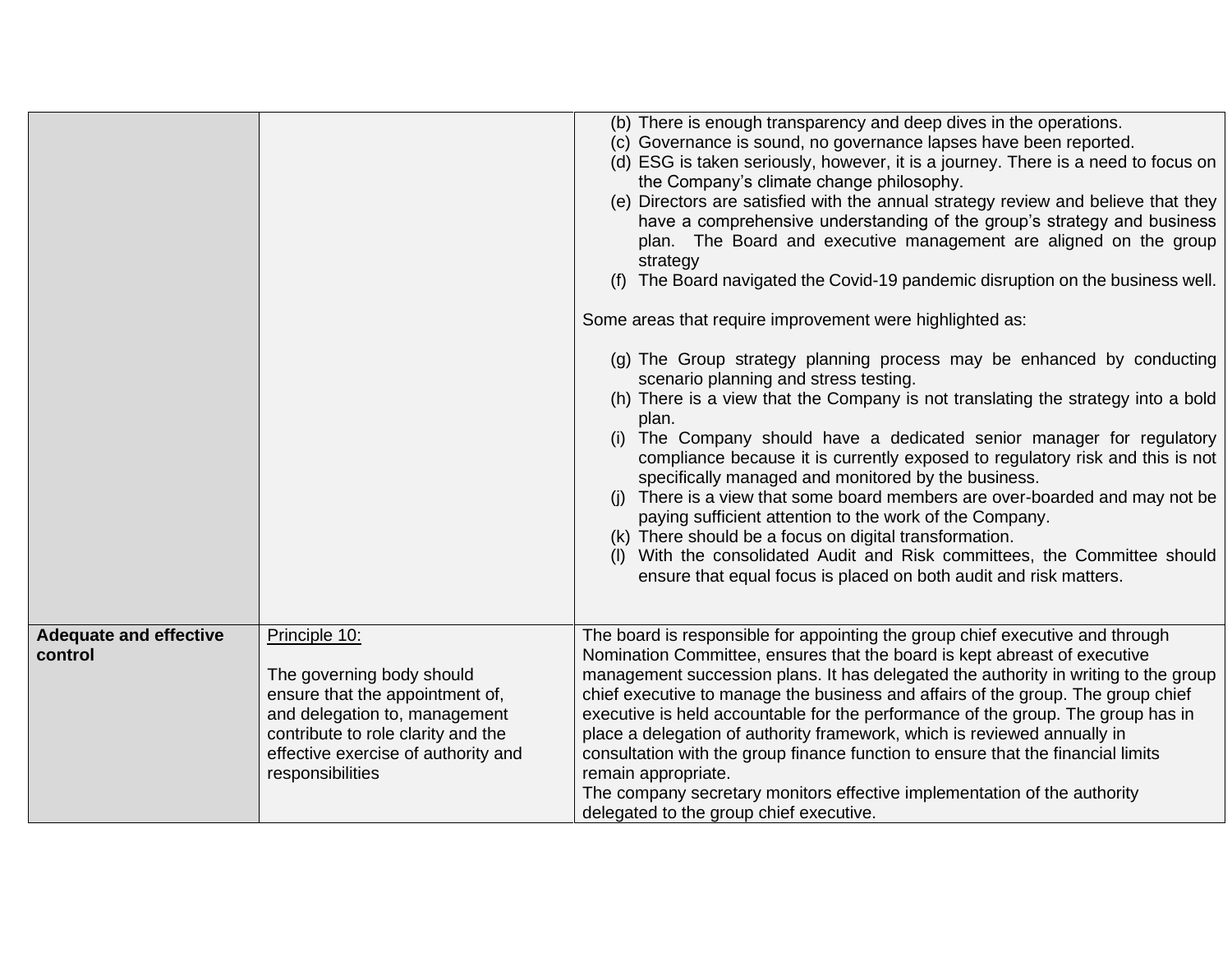|                                          |                                                                                                                                                                                  | The group chief executive's role is in writing and evaluation against his<br>performance is carried out by the chairman in consultation with the board.                                                                                                                                                                                                                                                                                                                                                                                                                                                                                                                                                                                                                                                                                                                                                                                                                                                                                                                                                                                                                                                                                                                                                                                                |
|------------------------------------------|----------------------------------------------------------------------------------------------------------------------------------------------------------------------------------|--------------------------------------------------------------------------------------------------------------------------------------------------------------------------------------------------------------------------------------------------------------------------------------------------------------------------------------------------------------------------------------------------------------------------------------------------------------------------------------------------------------------------------------------------------------------------------------------------------------------------------------------------------------------------------------------------------------------------------------------------------------------------------------------------------------------------------------------------------------------------------------------------------------------------------------------------------------------------------------------------------------------------------------------------------------------------------------------------------------------------------------------------------------------------------------------------------------------------------------------------------------------------------------------------------------------------------------------------------|
| <b>Adequate and effective</b><br>control | Principle 11:<br>The governing body should<br>govern risk in a way that supports<br>the organisation in setting and<br>achieving its strategic objectives.                       | The board's responsibility for risk governance is expressed in the board charter and<br>risk policy and plan and aligned to the principles of King IV and ISO. Formal<br>processes are in place reflecting the board's leadership with regard to the<br>governance of risk. This ensures that risks and opportunities are adequately<br>identified, evaluated and managed in each division and their individual and joint<br>impact on the group is considered. On the behalf of the board, Audit and Risk<br>committee ensures oversight over the governance of risk by setting the direction for<br>how risk should be approached and addressed in the group. It regularly reviews<br>and assesses the adequacy and effectiveness of the risk management &<br>governance framework by ensuring that risk standards and policies are in place,<br>and they support the group strategy, are fit for purpose and effective operationally.<br>It evaluates and agrees the nature and extent of opportunities and associated risks<br>that the group is willing to take in pursuit of its strategic objectives and supports a<br>climate of discipline and control. An on-going systematic, enterprise-wide risk<br>assessment process supports the group risk philosophy and the desire for a risk<br>intelligent organization that is hazard resilient. |
| <b>Adequate and effective</b><br>control | Principle 12:<br>The governing body should govern<br>technology and information in a<br>way that supports the organisation<br>setting and achieving its strategic<br>objectives. | The board understands that information and technology is an integral component of<br>the group's strategy. The board delegated the oversight over the governance of<br>information management and technology to the group Audit & Risk committee. It is<br>ensuring that prudent and reasonable steps are being taken with regards to<br>information and technology governance, including aligning the IT strategy with the<br>group's strategic objectives, performance targets and ensuring that it contributes to<br>the sustainability of the group. It monitors and evaluates significant IT investment<br>and expenditure. The committee has delegated the day-to-day management, and<br>tasked management with the implementation of the IT governance framework.<br>Technology and information risk is integrated in the company's risk management<br>and is considered as part of its oversight of operational risk.                                                                                                                                                                                                                                                                                                                                                                                                                          |
| <b>Adequate and effective</b><br>control | Principle 13:<br>The governing body should govern<br>compliance with applicable laws                                                                                             | The board is responsible for ensuring that the group complies with applicable laws<br>and considers adhering to non-binding rules, codes and standards, and recognises<br>the challenges associated with the fact that the group's operations are located in<br>many jurisdictions which are at different levels of maturity. The board, with the                                                                                                                                                                                                                                                                                                                                                                                                                                                                                                                                                                                                                                                                                                                                                                                                                                                                                                                                                                                                      |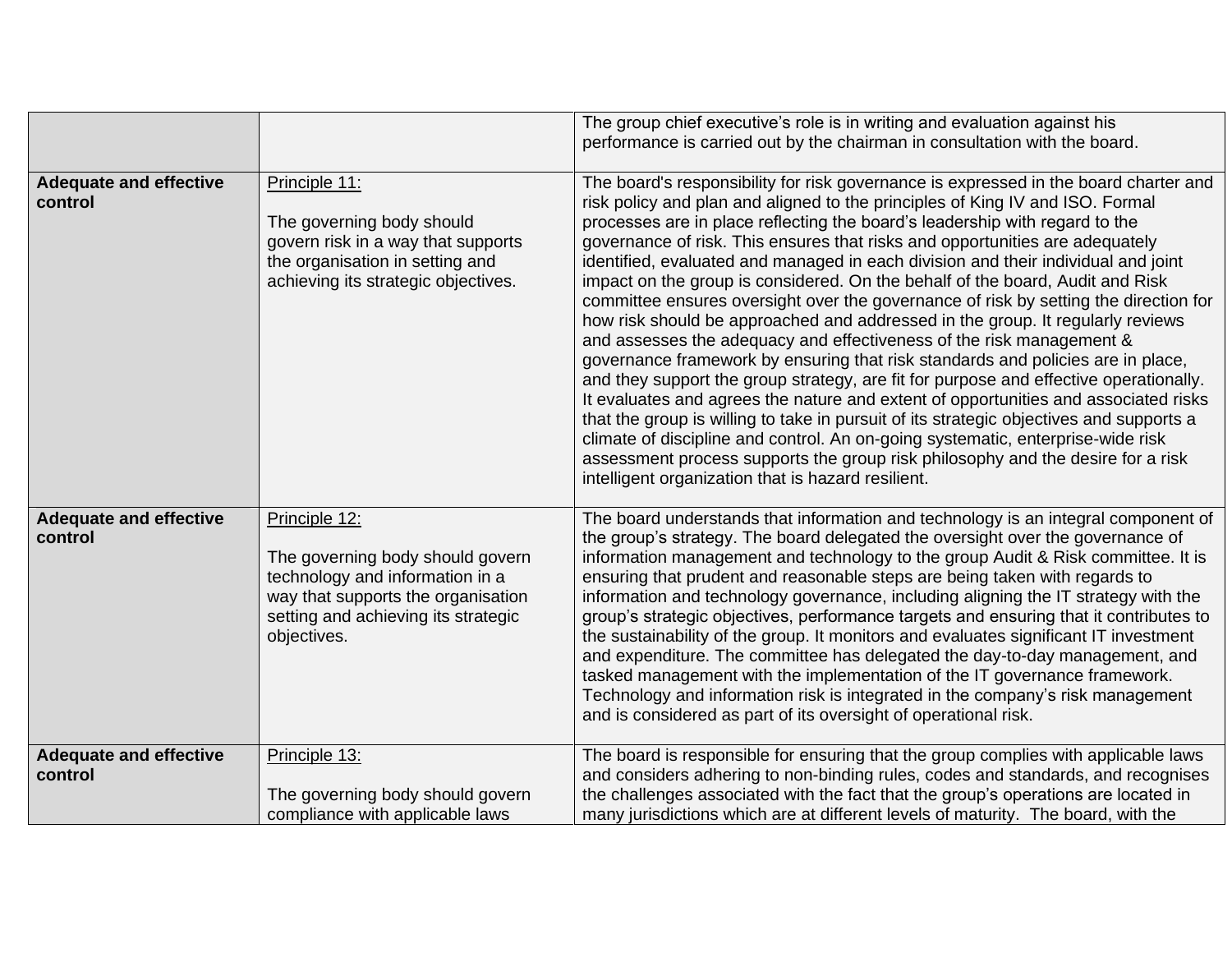|                                          | and adopted, non-binding rules,<br>codes and standards in a way<br>that supports the organisation in<br>being ethical and a good corporate<br>citizen.                                                                                                                          | assistance of management and the SETC, ensures that the group complies with<br>applicable laws and regulations, as well as adopted nonbinding rules, codes and<br>standards. The group has identified the laws, codes and standards that impact its<br>operations. The board has delegated the responsibility for implementing<br>compliance to management.                                                                                                                                                                                                                                                                                                                                                                                                                                                                                                                                                                                                                                                                                                                                                                                                                                                                                                                            |
|------------------------------------------|---------------------------------------------------------------------------------------------------------------------------------------------------------------------------------------------------------------------------------------------------------------------------------|----------------------------------------------------------------------------------------------------------------------------------------------------------------------------------------------------------------------------------------------------------------------------------------------------------------------------------------------------------------------------------------------------------------------------------------------------------------------------------------------------------------------------------------------------------------------------------------------------------------------------------------------------------------------------------------------------------------------------------------------------------------------------------------------------------------------------------------------------------------------------------------------------------------------------------------------------------------------------------------------------------------------------------------------------------------------------------------------------------------------------------------------------------------------------------------------------------------------------------------------------------------------------------------|
| <b>Adequate and effective</b><br>control | Principle 14:<br>The governing body should ensure that<br>the organisation remunerates<br>fairly, responsibly and transparently<br>so as to promote the achievement<br>of strategic objectives and positive<br>outcomes in the short-, medium and<br>long-term.                 | Through the group remuneration committee, the board ensures that the group<br>adopts remuneration policies and practices that are aligned with the group strategy,<br>promote sound risk management in line with group's values and code of ethics<br>whilst creating value for the group over the long term. It reviews the remuneration<br>policies regularly to ensure that the design and management of remuneration<br>practices motivate sustained high performance, promote appropriate risk-taking<br>behaviour and are linked to individual and corporate performance. It also ensures<br>transparency and disclosure to enable a reasonable assessment by stakeholders of<br>reward practices and governance processes within the group. Detail on the<br>remuneration practices including remuneration policy is contained in the Group<br><b>Remuneration Report.</b>                                                                                                                                                                                                                                                                                                                                                                                                      |
| <b>Adequate and effective</b><br>control | Principle 15:<br>The governing body should<br>ensure that assurance services<br>and functions enable an effective<br>control environment, and that these<br>support the integrity of information<br>for internal decision-making and of<br>the organisation's external reports. | Audit and Risk committee ensures that the group applies a combined assurance<br>model and ensures a coordinated approach to all assurance activities. It reviews<br>the plans and work outputs of the external and internal auditors as well as work on<br>the compliance and group integrated operation risk and concludes on their<br>adequacy to address all significant financial risks facing the business which can<br>impair the integrity of information used for decision making and external reporting.<br>ARC is responsible for overseeing the group internal audit function. It reviews and<br>approves the annual internal audit charter and audit plan, and evaluates the<br>independence, effectiveness and performance of outsourced audit services and its<br>compliance with its charter; it also reviews significant issues raised in the internal<br>audit processes and the adequacy of<br>corrective action in response to such findings; it assesses the adequacy of the<br>performance of the internal audit function and adequacy of the available internal<br>audit resources.<br>In respect of the external auditors and the external audit, ARC recommends the<br>appointment of auditors to the shareholders and oversees the external audit<br>process. |